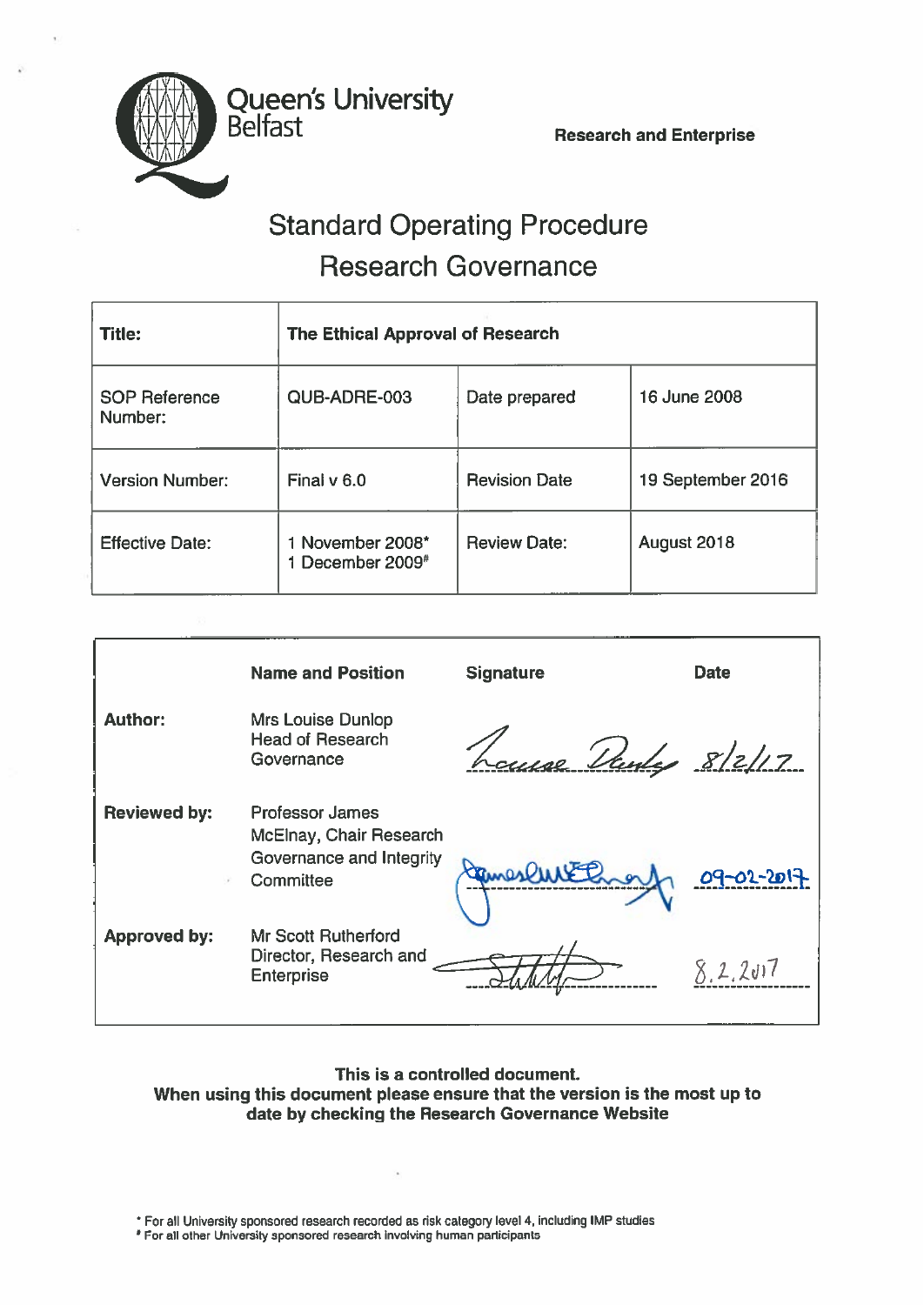#### Do Not Copy

 $\mathcal{L}^{\mathcal{L}}$ 

 $\overline{a}$ 

 $\mathcal{L}$ 

## Revision Log

| <b>Previous Version</b> | Date of             | Reason for                                                                        | <b>New Version Number</b> |
|-------------------------|---------------------|-----------------------------------------------------------------------------------|---------------------------|
| number                  | Review/Modification | Review/Modification                                                               |                           |
| Final $v$ 1.0           | 10/11/09            | <b>Annual Review</b>                                                              | Final $v$ 1.0             |
| Final $v$ 1.0           | 10/11/09            | <b>Annual Review/</b><br><b>Update following</b><br><b>MHRA GCP</b><br>Inspection | Final $v$ 2.0             |
| Final $v$ 2.0           | 7/09/11             | <b>Update following</b><br>change in legislation/<br>Amendment to layout          | Final $v$ 3.0             |
| Final $v$ 3.0           | 17/08/12            | <b>Periodic Review</b>                                                            | Final $v$ 4.0             |
| Final $v$ 4.0           | 06/10/14            | <b>Periodic Review</b>                                                            | Final v 5.0               |
| Final $v$ 5.0           | 19/09/16            | <b>Periodic Review</b>                                                            | Final $v$ 6.0             |

S.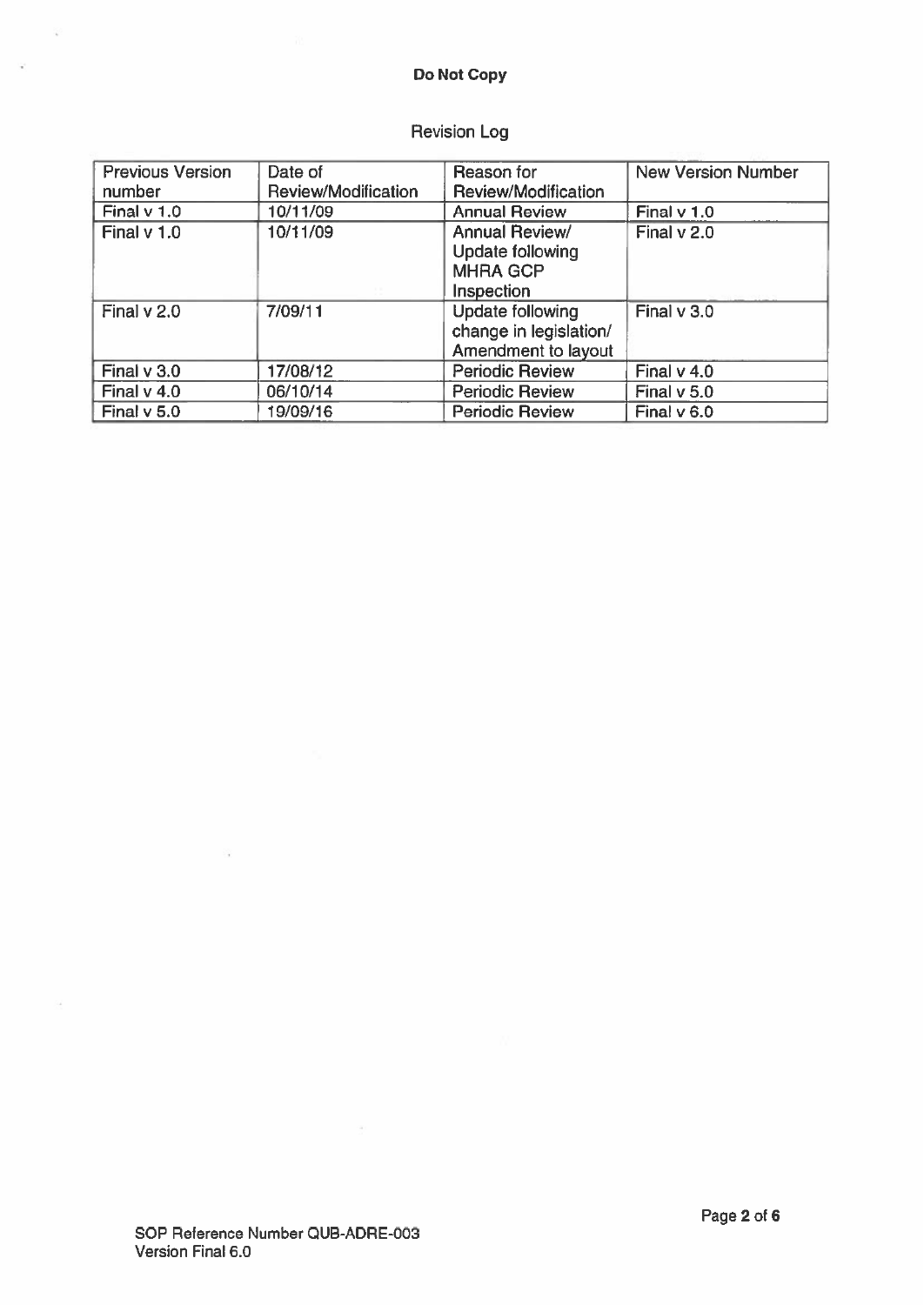#### 1. Purpose

This Standard Operating Procedure (SOP) identifies the type of research that should be reviewed by an Ethics Committee, in particular the National Research Ethics Committee, known locally as the Office of Research Ethics Committees Northern Ireland (ORECNI). The SOP describes where to apply for ethics review for different types of research studies.

#### 2. Introduction

Ethics approval is study-specific. The University's requirements are set out in the policy and principles on the Ethical Approval of Research and the University's Regulations for Research involving Human Participants. All research involving human participants, human material and human data must undergo appropriate ethical scrutiny, to ensure the rights, dignity, safety and well-being of all those involved are protected.

Governance arrangements for Research Ethics Committees require that all Health and Social Care research involving service users, volunteers, or their organs, tissue or data, is reviewed independently to ensure it meets ethical standards. This applies whether the project is to be externally or internally funded, and/or whether the project is to be conducted in the UK or overseas. Health related research involving prisoners also requires NHS/HSC REC review. GAFREC should be referred to for all lists of studies which require NHS/HSC REC review.

In the UK, it is against the law, under the Medicines for Human Use (Clinical Trials) Regulations 2004, to start, recruit for or conduct <sup>a</sup> clinical trial of an investigational medicinal product (IMP) or <sup>a</sup> medical device until there is <sup>a</sup> favourable opinion from <sup>a</sup> recognised REC and authorisation from the licensing authority, i.e. the Medicines and Healthcare Regulatory Agency (MHRA).

#### 3. Scope

This SOP applies to all members of University staff; both academic and suppor<sup>t</sup> staff as defined by Statute 1, including honorary staff, and students who are conducting research within or on behalf of the University

#### 4. Responsibilities

#### 4.1 Chief Investigator

It is the responsibility of the Chief Investigator (Cl) to ensure that research involving human participants is reviewed by <sup>a</sup> Research Ethics Committee. Should the project, in any way, involve the Northern Ireland Health and Social Care (NIHSC) or the National Health Service (NHS) in England, Scotland or Wales it must be reviewed by ORECNI, or similar national Research Ethics Committee Service. If the project involves residents in residential care homes or independent clinics in Northern Ireland, then REC review by ORECNI is required.

The Cl is also responsible for ensuring that the University's Research Governance Office and, if appropriate, the Trust Research Office(s) are fully informed regarding the research project.

The Cl must ensure that the study is logged onto the Insurance Database and that the correct level of risk is designated to the proposed research. The risk levels are detailed in the below table: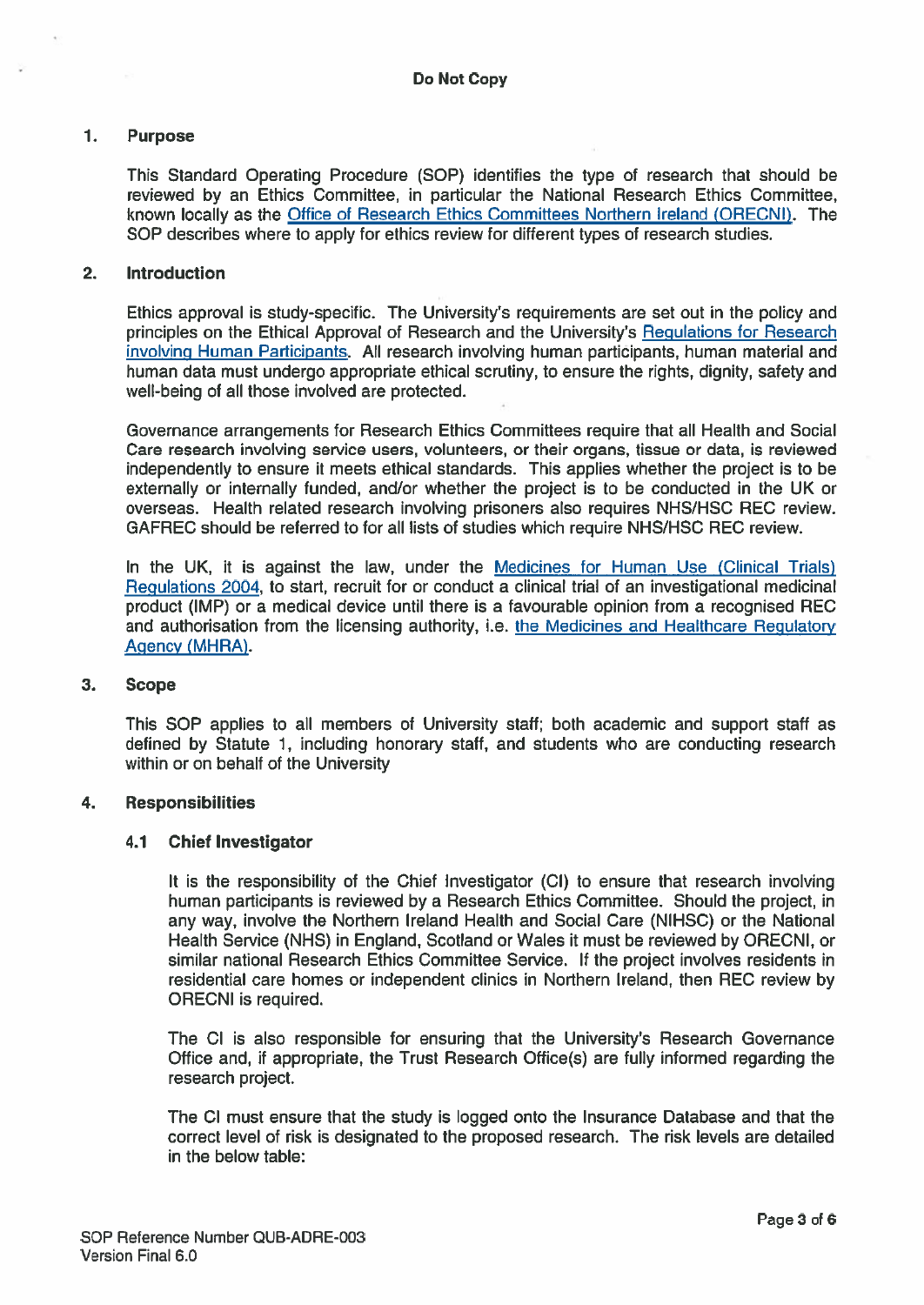| <b>Risk</b>        | <b>Descriptor</b>                                                                                                                                                                                                                                                                                                                                                                                       |
|--------------------|---------------------------------------------------------------------------------------------------------------------------------------------------------------------------------------------------------------------------------------------------------------------------------------------------------------------------------------------------------------------------------------------------------|
| Level 1            | Those projects which although involving human subjects are in no way<br>associated with a medicinal purpose or do not involve issues such as<br>alcohol and illicit drug use or higher risk sexual behaviour. Level 1<br>projects essentially involve research into, for example, behaviour,<br>attitudes, rights and education issues. These projects do not include an<br>intervention <sup>1</sup> . |
| Level <sub>2</sub> | Those projects that have more relevance to healthcare and include, for<br>example, survey work on access to health care or issues such as alcohol<br>and illicit drug use or higher risk sexual behaviour. These projects do not<br>include an intervention.                                                                                                                                            |
| Level 3            | These projects essentially involve research involving collecting data<br>(including risk factor data) in human subjects and correlating this with, for<br>example, health status, and advances in diagnostics. The projects do not<br>involve altering treatment regimens or the standard of routine care that<br>these individuals receive. These projects do not include an intervention.             |
| Level 4            | These studies generally either involve an intervention which has the aim<br>of changing health status or behaviour or involve procedures that are<br>invasive in nature, but do<br>generally more<br>the<br>have<br>not<br>attributes/characteristics of Level 4b studies.                                                                                                                              |
| Level 4b           | These studies involve Clinical trials of Investigational Medicinal Products<br>or clinical trials into medical devices or involve procedures which aim to<br>induce illness or other conditions (eg inflammation) in study subjects for<br>the purpose of testing the efficacy of new treatment approaches.                                                                                             |

 $<sup>1</sup>$  An intervention is classed as a change directly related to the study that may alter the research subject's</sup> health, physically or mentally and includes any potential to alter behaviour as <sup>a</sup> result of participation.

The Insurance Database will be audited annually and any discrepancies will be reported back. No indemnity will be in place for any study that has not been logged onto this database.

#### 5. Procedure

#### 5.1 Where to apply for Ethics Approval

The University's Regulations Relating to Research Involving Human Participants clearly identifies the appropriate route for the ethical approval of the different types of research to be conducted.

Category A research projects, i.e. those being conducted by staff (or students under their supervision) involving human participants, but excluding patients and patient records, and excluding clinical trials of medicinal products or devices should be reviewed by <sup>a</sup> School Research Ethics Committee.

Category B research projects, i.e. those being conducted by staff (or students under their supervision) involving:

(i) those being conducted by staff (or students under their supervision) involving NHS/HSC patients and patient records, NI Prison Healthcare Service, nursing and/or residential homes, the use of previously collected data or tissue from which individual pas<sup>t</sup> or presen<sup>t</sup> users of NHS/HSC services could be identified, or exposure to ionising radiation. Category B research projects excludes Clinical Trials of Investigational Medicinal Products or clinical investigations of medical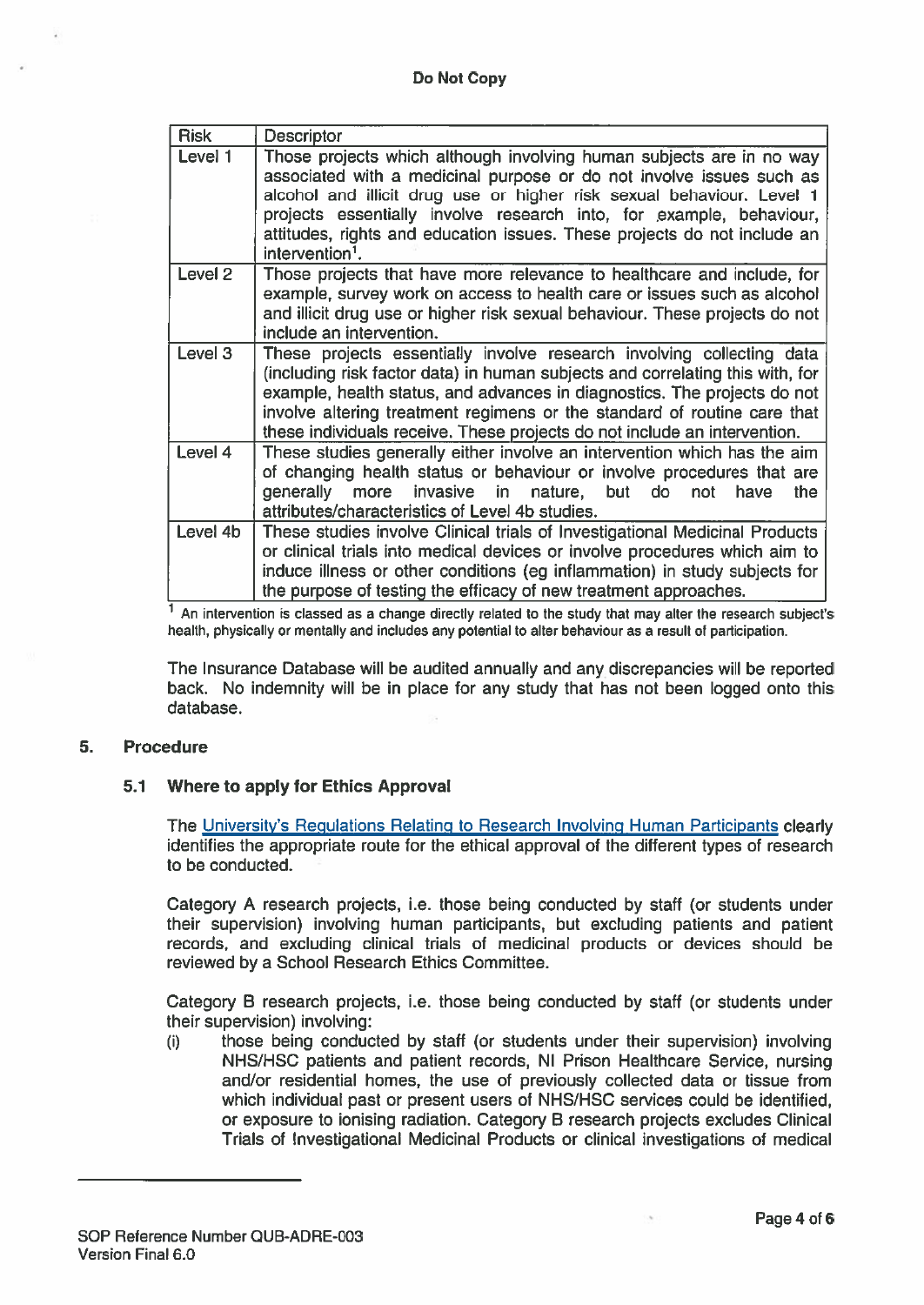devices must be reviewed by ORECNI or another suitable NHS Research Ethics Committee.

Category C research projects, i.e. Clinical trials of investigational medicinal products (CTIMPs) or devices involving patients or healthy volunteers must be authorised by the MHRA and receive the appropriate ethical review, as outlined below:

5.1.1 CTIMPs in Patients (any Phase)

Ethics approval should be sought via ORECNI or another suitable National Research Ethics Committee.

5.1.2 CTIMPs in Healthy Volunteers only (Phase 1)

Ethics approval should be sought from <sup>a</sup> Phase 1 REC.

#### 5.2 Ethics approval and overseas studies

5.2.1 Where University stall are engaged in joint studies with other universities or research institutions, they are obliged to ensure that all study activities meet the standards of ethical approval and the conduct of the research is compatible with the University's Policy and Principles on the Ethical Approval of Research.

5.2.2 Where approval has been granted by <sup>a</sup> NRES REC located in England, Scotland or Wales, the University will recognize this approval,

5.2.3 Given the variable arrangements for ethical scrutiny within universities, activities to be carried out within Queen's University Belfast, in the context of an entire study, must be scrutinized by an appropriate REC within the University. However, if it can be demonstrated that the study has received robust ethical consideration by another university to <sup>a</sup> standard compatible with the University's Policy, the University will recognise the approval granted in a similar way as for a HSC/NHS REC.

5.2.4 The University cannot give approval for projects to go ahead in other institutions. However, it is envisaged that <sup>a</sup> similar arrangemen<sup>t</sup> to that outlined in 5.2.3 above will occur. In such cases the University will expec<sup>t</sup> policies and procedures at all levels to be open to scrutiny and will endeavour to facilitate any requests for information regarding these.

#### 6. References

International Conference on Harmonisation (ICH) Harmonisation Tripartite Guideline: Guideline for Good Clinical Practice EG (Ri). http://www.ich.org/fileadmin/Public Web Site/ICH\_Products/Guidelines/Efficacy/E6/E6\_R1\_G uideline.pdf (last accessed September 2016)

Research Governance Framework for Health and Social Care, Department of Health and Social Services, December 2006.

https://www.gov.uk/government/uploads/system/uploads/attachment\_data/file/139566/dh\_088 288.pdf (last accessed September 2016)

Governance arrangements for NHS Research Ethics Committees, July 2001 and Harmonised edition May 2011.